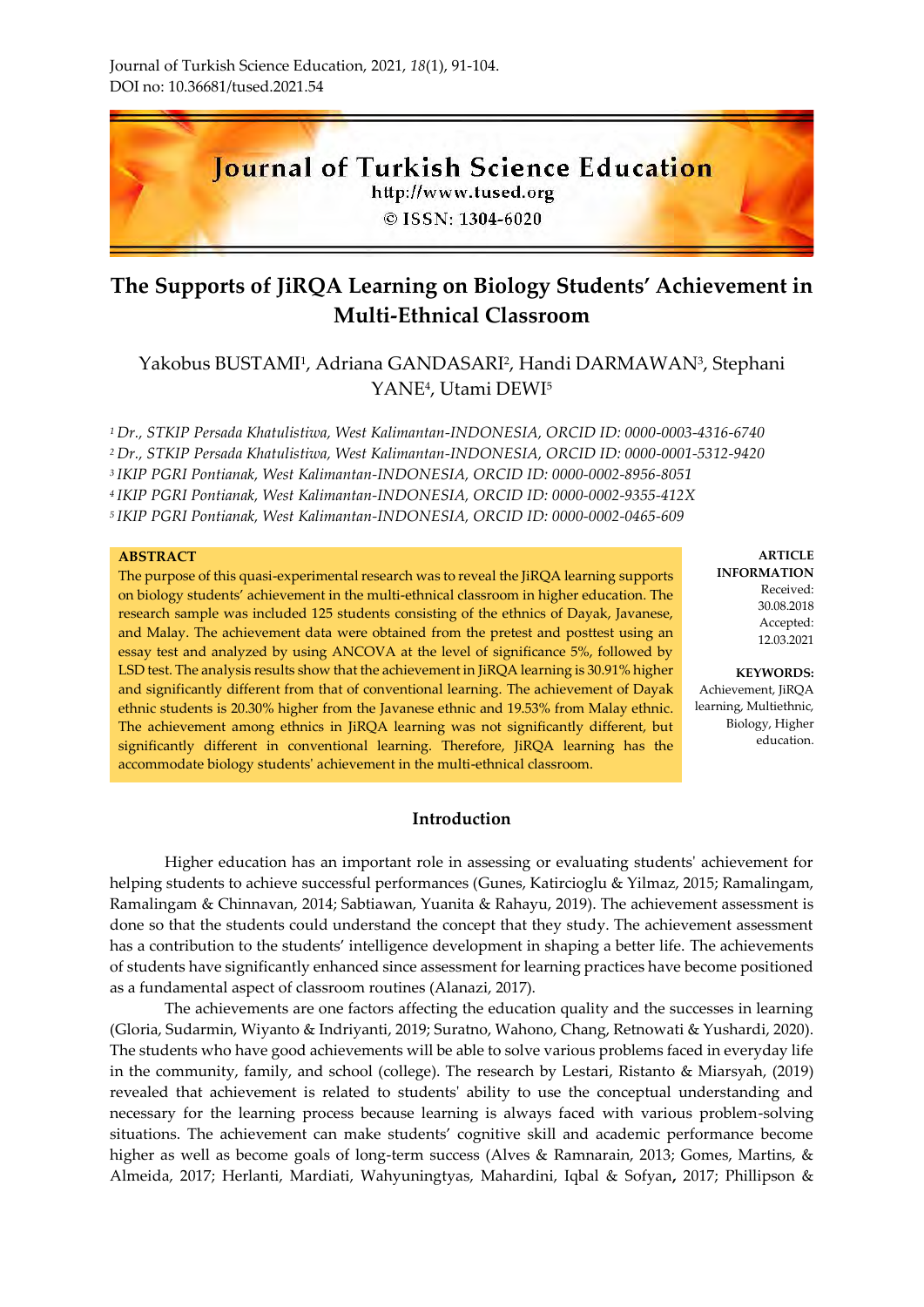Phillipson, 2012). Thus, the achievement enhancement should be done at every level of education, especially at the higher education level, so that the students can solve the problems they encounter.

The achievement enhancement in every level of higher education is continually encouraged, but various problems with low achievement were still found, especially in biology education students (Gao, 2014; Purnawan, 2018; Semilarski, Laius & Rannikmäe, 2019). The preliminary researches result at STKIP Persada Khatulistiwa also showed that the average biology students' achievement in the zoology lecture was as much as 60.98 and still in enough category. Also, some students still considered that zoology lecture required memorization and had a lot of jargon so that the students found it difficult to understand the concepts.

These problems might have been because the learning process was still dominated by the lecturers (teacher-centered) instead of student-centered one (Oh, Maeng & Son, 2020), the students tended to be passive (Añino, Merino, Miyara, Perassi, Ravera, Pita & Waigandt, 2014; Çepni & Keleş, 2006), and the lecturers did not give many opportunities to students to discover knowledge through their learning experience including reading. The lecture teaching method was commonly used by most biology teachers does not offer students the opportunity to actively participate and does not promote meaningful learning of biological concepts (Oghenevwede, 2019). The learning activities conducted had not been able to produce innovative learning (Bustami & Corebima, 2017). In fact, according to Bustami (2017), innovative learning can better enhance active involvement and collaboration, and self-directed learning. Innovative learning will be able to shift the paradigm of education, from teacher centeredlearning to student centered-learning, or from a behavioristic approach to constructivist approach (Bustami & Corebima, 2017).

The constructivist learning approach has an important role in enhancing achievement (Ozfidan, Cavlazoglu, Burlbaw & Aydin, 2017). The constructivist approach will be able to make the students actively construct their knowledge in the classroom based on their experiences to develop the learning process (Bara & Xhomara, 2020). Through the constructivist approach, the students are given the freedom to express their opinions and thoughts, and the students are trained to think, to solve a problem, to be independent, to be creative, and to be responsible for their rational thinking. The constructivist approach characteristics are expected can encourage biology students to enhance their achievement related to the learning material.

Another factor that contributes to achievement is ethnicity. Indonesia is one of the countries which has the largest cultural and ethnic diversity (Bustami, Corebima, Suarsini & Ibrohim, 2017). The cultural and ethnic diversity in Indonesia can be seen from one of the provinces in West Kalimantan. The preliminary survey results indicated that West Kalimantan had heterogeneous ethnicities, including ethnics Dayak, Malay, Javanese, Chinese, Flores, Sundanese, Bugis, Bataks, Padang, Madurese, and so on. Ethnic groups of Dayak, Malay, and Javanese are ethnic groups the majority when compared with other ethnic groups, and ethnics Dayak is indigenous in West Kalimantan (Wicaksono & *Nakagoshi,* 2012).

Ethnic diversity can stimulate students' creativity, reduce the feeling of ethnic identification, and will support equitable opportunities and academic achievement for all students. Ethnic diversity acknowledges heterogeneity and values diverse groups of students as a resource for education (Diette, & Oyelere, 2014; Terenzini, Cabrera, Colbeck, Bjorklund & Parente, 2001; Thorjussen & Sisjord, 2019). According to Alsubaie (2015), classrooms are becoming increasingly multicultural, and this leads to new challenges for teachers. However, ethnic diversity also affects social interaction among different ethnic groups students and finally has an impact on increased educational achievement (Aronson, & Laughter, 2016; Yusof, Abdullah & Ahmad, 2014).

The existence of ethnic influence on student achievement is due to each ethnicity having different characters. The characters' diversity in each ethnic classroom can lead to an effect on achievement in all students, especially biology students. Several kinds of research have revealed that the character of each ethnic group may affect students' achievement (Maasawet, 2009; Maestri, 2017; Najib, 2012; Nishina, Lewis, Bellmore & Witkow, 2019). Therefore, it is necessary to integrate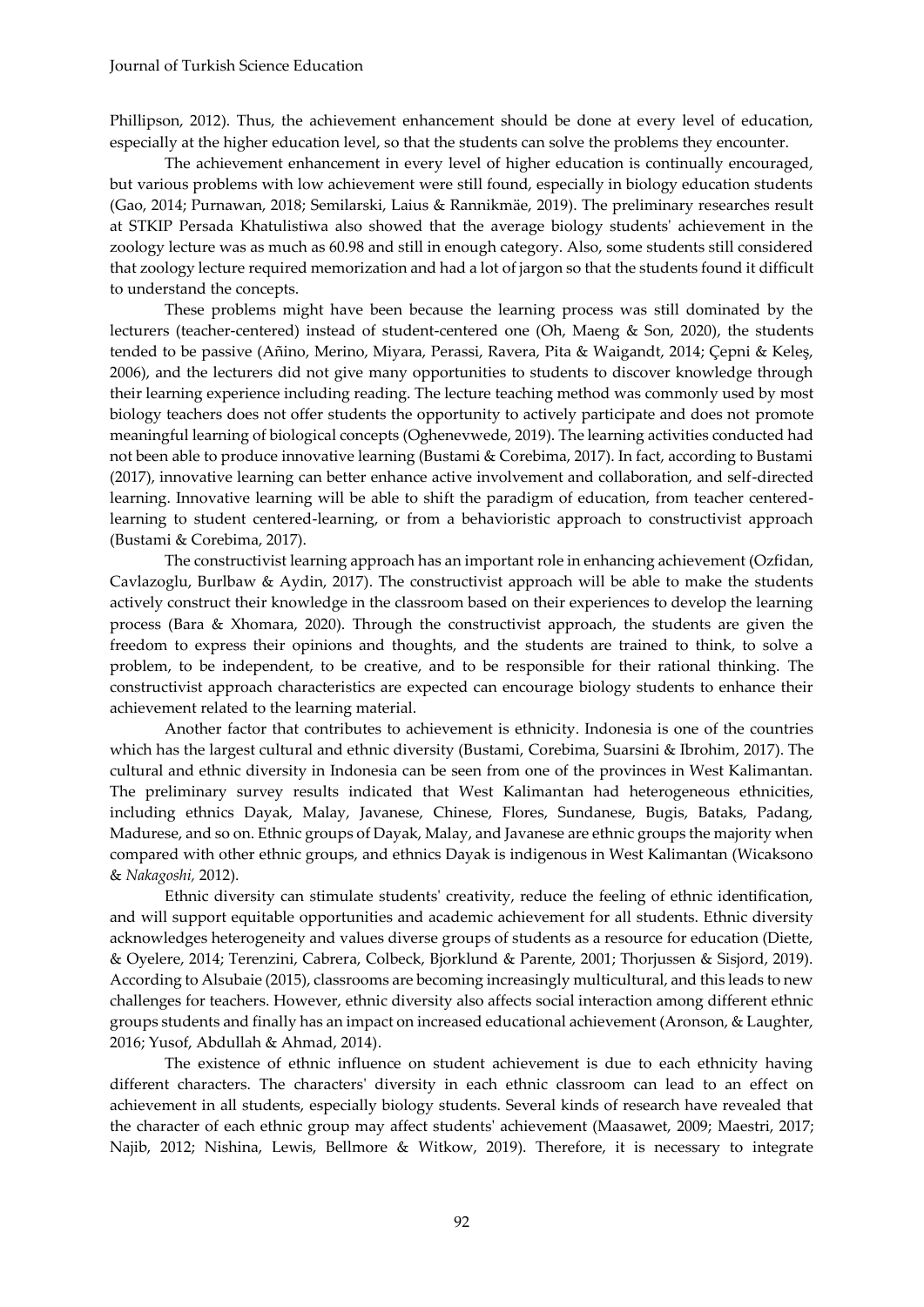multiethnic education in the constructivist approach as an effort to enhance the biology students' achievement.

One of the learning strategies that can integrate multiethnic education in the constructivist approach is cooperative learning strategy (Hossain, Tarmizi & Ayub, 2012*;* Sharan, 2015), including the JiRQA learning strategy (Bustami et al., 2017). The JiRQA learning strategy is the result of the combination between the syntaxes of Jigsaw and Reading Questioning Answering (RQA) learning strategy, with seven steps as follows: (1) delivering the learning topic, (2) forming heterogeneous home groups, (3) forming the expert groups (4) Reading, Questioning, Answering activities in expert groups, (5) discussion activities in expert groups (6) discussion activities and peer tutors in home groups, and (7) giving quizzes and group rewards, and giving homework, which is, reading and making a summary of the learning material (Bustami, & Corebima, 2017).

Stages of cooperative learning on JiRQA learning such as activities of discussing, summarizing, reading, making questions, and answering questions can affect student achievement (Abed, Sameer, Kasim & Othman, 2020; Bustami, 2017; Gull & Shehzad, 2015). JiRQA learning also can strengthen relationships between students is interaction. Interaction between diverse students, especially in the multi-ethnical classroom will make students able to understand knowledge together and affect student achievement so supports biology students' achievement in the multi-ethnical classroom. This research aim was to reveal the JiRQA learning supports on biology students' achievement in the multi-ethnical classroom in higher education. This research is very suitable to help students who have multi-ethnic backgrounds in enhancing students' achievement.

## **Methods**

This research was conducted in the even semester of the 2015/2016 academic year through a factorial quasi-experiment. This research was a pretest-posttest non-equivalent control group design of two factors (2 x 3). The first factor was kind of learning strategy (consisting of two learning: JiRQA learning and conventional learning). The second factor was ethnics of students consisting of three ethnics of Dayak, Malay, and Javanese. The learning type and ethnicity were the independent variables while the achievement was the dependent variable.

This research was conducted at STKIP Persada Khatulistiwa Sintang, West Kalimantan, Indonesia. This research population was all the students of biology education study program with a total of 586 students. The samples were the students who were taking zoology lecture with a total number of 125 students. The samples consisted of three ethnics, namely Dayak ethnics (49 students), Malay ethnics (37 students), and Javanese ethnics (39 students). Each ethnic groups of students are randomly and mixed distributed to the classrooms and divided into four classes namely two experimental classes and two control classes. The experimental class samples were taken by using a simple random sampling technique based on their academic equality level obtained from the placement test. The placement test results showed that the probability value was 0.897 or greater than the alpha was 0.05. Thus, it can be concluded that all samples had equal academic ability (homogeneous).

The instruments used to measure the biology students' achievement were an essay test with 10 question items. The essay test was developed based on the indicators of Bloom's taxonomy revised by Anderson & Khrathwohl (2001), namely remembering, understanding, applying, analyzing, evaluating, and creating. The achievement instrument had been validated by the expert team (content and construct validation) and tried out (empirical validation). The validation of content and construct by three teams namely two Profesor from the State University of Malang experts at animal material and assessment, and one zoology lecturer from STKIP Persada Khatulistiwa. The empirical validation results indicated that all items were valid and reliable (range value of product-moment between 0.341 and 0.719 and Cronbach alpha between 0.825 - 0.846), thus the achievement test's all items were appropriate to be used in the experimental research.

The achievement data were collected by giving an essay test to all the research samples. The achievement data were obtained from the pretest and posttest. The procedure of the data collection was: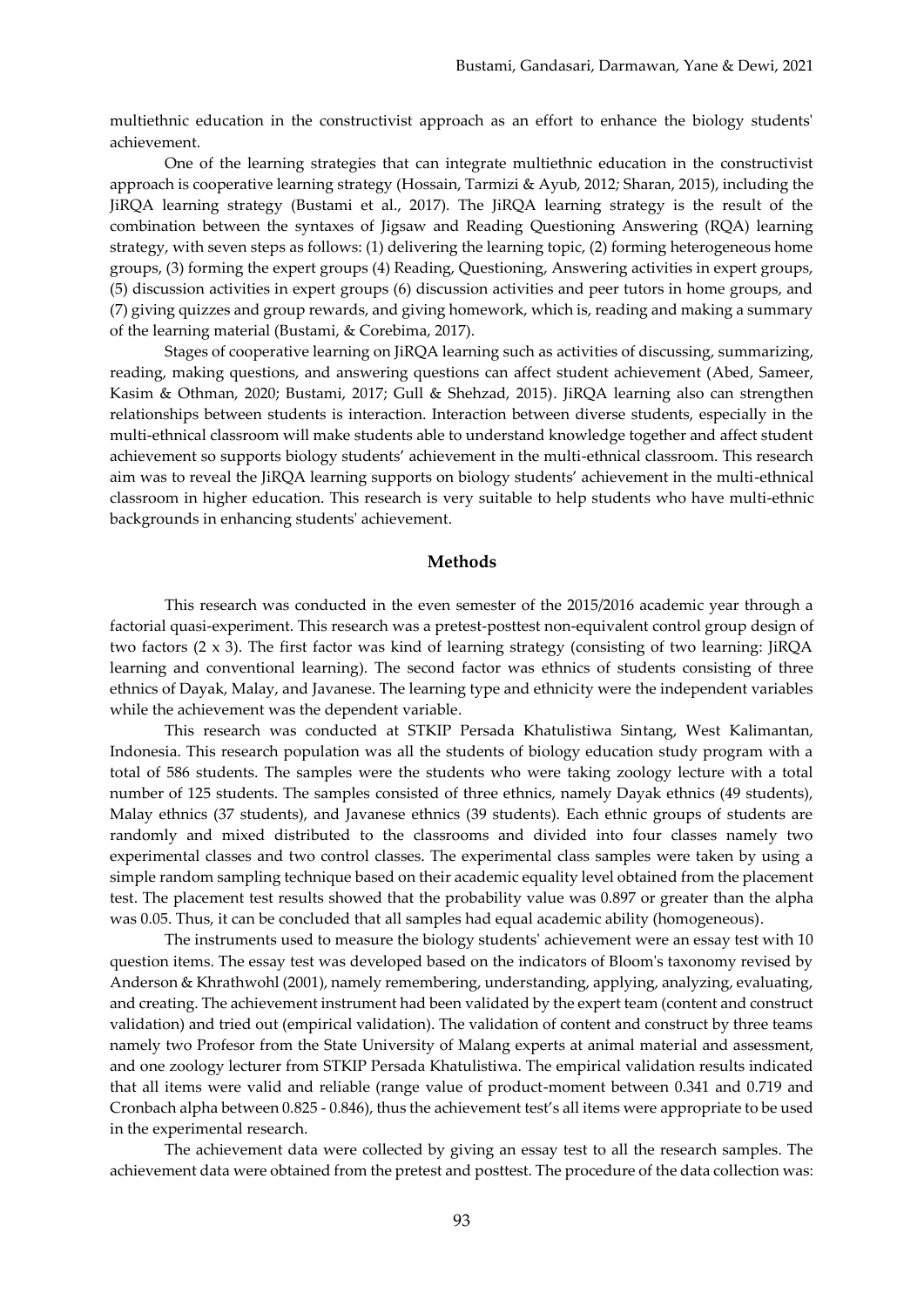(1) at the beginning of the semester (pretest activity), the students answered the essay test given by the lecturer; (2) at the end of the pretest activity, the students were asked to return the essay test; (3) after that, the treatments were done for 10 consecutive and consistent meetings (the regression test results: alpha  $(\alpha) > 0.05$ ) both on the JiRQA learning classroom and conventional learning classroom; all treatments were carried out by the researcher; the materials being learned is related in zoology material with 10 phylum including the phylum Protozoa, Porifera, Coelenterate, Platyhelminthes, Nemathelminths, Annelida, Arthropoda, Mollusca, Echinodermata, and Cordata; (4) at the semester end (posttest activity), the students answered the same essay as the pretest. The biology students' achievement assessment was based on the score of each question and the achievement rubric score (score 0-4) adopted from Hart (1994). The obtained scores were then converted to the score (range 0- 100). The achievement scores were then summarized and analyzed.

The first data analyze was done for the descriptive analysis to know the mean score and range of achievement categories of each research variable (Table 1). After that, the prerequisite tests (normality and homogeneity tests) were performed. The prerequisite test results, both the pretest and the posttest for each strategy was normally and homogeneously distributed (value: p> 0.05) so that it could have proceeded to inferential statistical analysis. Inferential statistical analysis was performed by using analysis of covariance (ANCOVA) at a 5% significance level (value: p<0.05), then it was continued with the Least Significant Difference (LSD) test. All data analyses were assisted with SPSS version 16.

#### **Table 1**

Categories Range Average Score of Achievement

| No            | Range      | Categories |
|---------------|------------|------------|
|               | $80 - 100$ | Very good  |
| $\mathcal{D}$ | $70 - 79$  | Good       |
| 3             | $60 - 69$  | Enough     |
|               | $50 - 59$  | Poor       |
| 5             | $\leq$ 49  | Very poor  |

## **Findings**

Based on the descriptive analysis results, the achievement means scores of pretests in learning groups and ethnic groups were very poorly categorized. The pretest averages score in the JiRQA learning groups were 30.42 and the conventional learning groups were 31.23. The pretest averages score in Dayak ethnic groups were 30.70. Malay ethnic groups were 30.43 and Java ethnic groups were 31.33. While the posttest student's achievement averages score in JiRQA learning is categorized as good, which were 71.42, and the posttest average score in conventional learning is categorized as poor, which were 55.33. The posttest averages score in three ethnic groups was enough categorized (Table 2).

The descriptive analysis results (Table 2) also show that the achievement mean scores of the three ethnic groups in the JiRQA learning strategy had a higher enhancement than that of the three ethnic groups in the conventional learning. The mean scores enhancement of achievement of Dayak ethnic groups was higher than that of those in the Javanese and Malay ethnic groups, although still in the same category is enough category.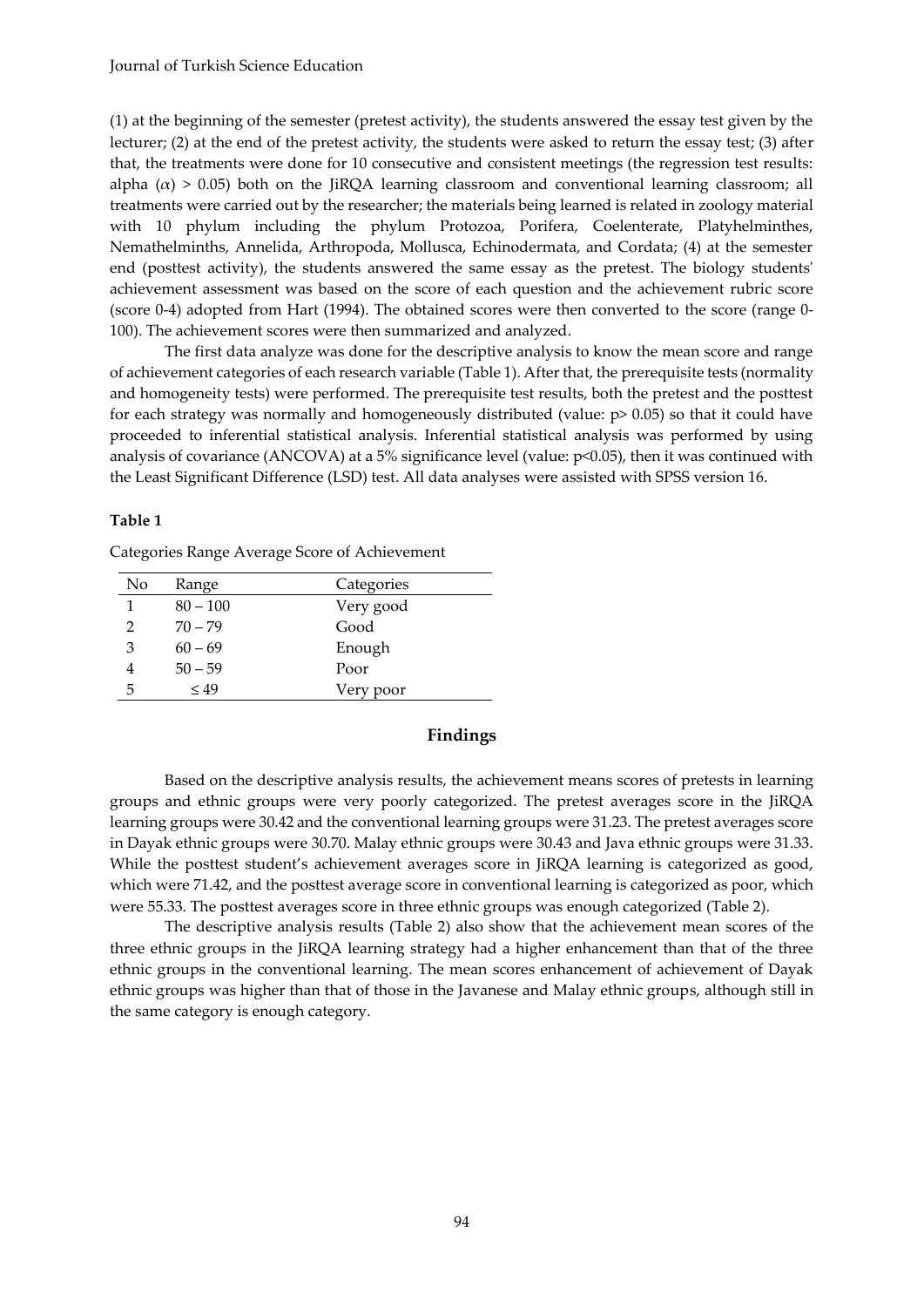| ------------ | <u>ve me e cercor ana e obricor mean o core or bronogy branchio rechievement</u> |                |                 |           |                  |          |          |
|--------------|----------------------------------------------------------------------------------|----------------|-----------------|-----------|------------------|----------|----------|
| Learning     | Group                                                                            | N <sup>a</sup> | Pretest<br>Mean | Category  | Posttest<br>Mean | Category | Increase |
| <b>JiRQA</b> | Experiment                                                                       | 64             | 30.42           | very Poor | 71.42            | good     | 134.78   |
| Conventional | Control                                                                          | 61             | 31.23           | very Poor | 55.33            | poor     | 77.15    |
| Total        | Dayak                                                                            | 49             | 30.70           | very Poor | 67.07            | enough   | 118.42   |
|              | Malay                                                                            | 37             | 30.43           | very Poor | 60.53            | enough   | 98.12    |
|              | Javanese                                                                         | 39             | 31.33           | very Poor | 62.07            | enough   | 98.89    |

## **Table 2**

Summary of the Pretest and Posttest Mean Score of Biology Students' Achievement

Note  $N^a$  = Number of Students

The ANCOVA results related to the effect of the strategy, ethnics, and interaction between strategy and ethnics on the biology students' achievement can be seen in Table 3. The ANCOVA results in Table 3 show that the strategy (p: 0.000) and ethnics (p: 0.002) have a significant effect on biology achievement (value: p <0.05), while the interaction between strategy and ethnicity did not have a significant effect on biology achievement (p: 0.173>0.05). The ANCOVA results in the learning strategy show that there were differences in the biology students' achievement between the two learning strategies. The JiRQA learning strategy had a corrected achievement mean score was 57.63% higher and significantly different from conventional learning.

## **Table 3**

Summary of the ANCOVA Test Results of Multiethnic Students Achievement

|                    | Type III Sum of        |                |             |         |      |
|--------------------|------------------------|----------------|-------------|---------|------|
| Source             | Squares                | df             | Mean Square | F       | Sig. |
| Corrected Model    | 12445.335 <sup>a</sup> | 6              | 2074.222    | 32.218  | .000 |
| Intercept          | 18635.282              |                | 18635.282   | 289.451 | .000 |
| Pre-achievement    | 3207.828               | 1              | 3207.828    | 49.825  | .000 |
| Strategy           | 8614.738               |                | 8614.738    | 133.808 | .000 |
| Ethnics            | 884.211                | $\overline{2}$ | 442.106     | 6.867   | .002 |
| Strategy * Ethnics | 228.983                | $\overline{2}$ | 114.492     | 1.778   | .173 |
| Error              | 7597.017               | 118            | 64.382      |         |      |
| Total              | 517302.000             | 125            |             |         |      |
| Corrected Total    | 20042.352              | 124            |             |         |      |

## **Table 4**

Summary of the Corrected Mean Score of Achievement and LSD Test on Ethnic

| Ethnicity       | Mean score      | Difference       | Achieve | LSD    |          |
|-----------------|-----------------|------------------|---------|--------|----------|
|                 | Pre-Achievement | Post-Achievement |         | Cor    | notation |
| Malay           | 30.434          | 60.530           | 30.096  | 60.527 | а        |
| <i>lavanese</i> | 31.331          | 62.074           | 30.743  | 61.034 | а        |
| Davak           | 30.698          | 67.049           | 36.351  | 66.227 |          |

The LSD results in Table 4 show that there was a difference in the biology students' achievement in each ethnicity. The difference results in the percentage increase of the corrected ethnicity mean score shows that the Dayak ethnic groups were significantly different and 20.30% higher than the Javanese ethnic group and 19.53% higher than the Malay ethnic group.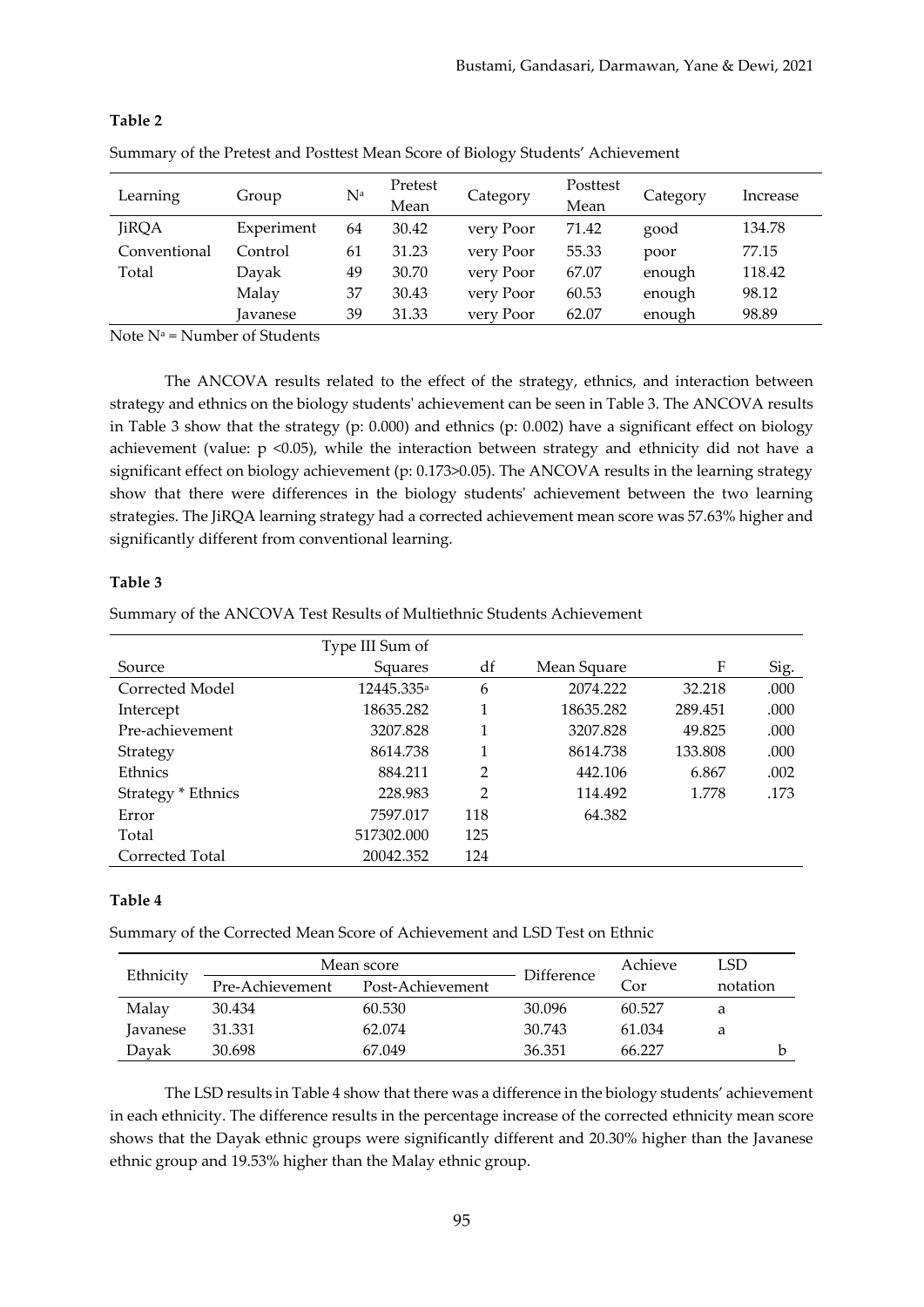#### **Table 5**

Summary of Corrected Achievement Mean score and LSD Notation on the Interaction between Strategy and Ethnicity

|              | Ethnicity | Average Value |           | Difference | Cor value | Notation |
|--------------|-----------|---------------|-----------|------------|-----------|----------|
| Strategy     |           | X Achieve     | Y Achieve |            |           | LSD      |
| Conventional | Malay     | 29.825        | 50.823    | 20.99      | 50.906    | a        |
|              | Java      | 31.908        | 53.235    | 21.33      | 52.608    | a        |
|              | Dayak     | 31.839        | 60.779    | 28.94      | 59.676    | b        |
| <b>JiRQA</b> | Java      | 30.782        | 70.470    | 39.69      | 70.001    | C        |
|              | Malay     | 31.077        | 70.777    | 39.70      | 70.149    | C        |
|              | Dayak     | 29.688        | 72.596    | 42.91      | 72.779    | C        |

Related to the interaction between strategy and ethnicity, although it was proved to have no significant effect on achievement, it could be continued with LSD test to determine the mean score differences of the combination group of strategy and ethnicity. The LSD results (Table 5) show that there was not any difference in the biology students' achievement in the combination group of JiRQA learning strategy with Dayak, Javanese, and Malay ethnic groups. However, the biology student's achievement in the combination group of conventional learning with Dayak ethnic was significantly different from that in the combination group of conventional learning with Javanese and Malay ethnic groups, with the corrected different percentage of the combination group mean score of conventional learning and Dayak ethnic group was 24.05% from the Javanese ethnic group and 20.49% from the Malay ethnic group. This proves that JiRQA learning can accommodate biology student achievement in the multiethnic classroom.

## **Discussion**

The descriptive analysis results show that there was an increase in the mean of posttest achievement score for both learning strategies although the increase was relatively different. The increased percentage of the mean achievement score in the JiRQA learning strategy was 134.78% and the increased percentage in conventional learning was 77.15%. The increase was because the learning strategy had been correctly implemented by the learning syntax used. According to Sihwinedar (2015), the learning strategy that is correctly implemented could create a conducive learning atmosphere, to provide the learning experiences that could be the basis for the students' intelligence development.

The differences in the increase of achievement in each learning strategy group can be seen from the ANCOVA results. The ANCOVA results show that there was a difference in the achievement increase between the JiRQA learning strategy and conventional learning. The JiRQA learning strategy group had a higher increase percentage in the corrected mean achievement score than the conventional learning group.

This research findings were in line with the research results conducted by Amedu (2015) Al-Salkhi (2015), Berlyana & Purwaningsih (2019), and Juweto (2015) that the Jigsaw learning strategy has a significant effect on achievement. Another research conducted by Bahtiar (2014), also reported that the achievement in the RQA learning strategy was better and significantly different from that in conventional learning strategy. That the JiRQA learning strategy has a better effect on achievement than conventional learning does because the JiRQA learning strategy has more advantages than conventional learning.

The JiRQA learning strategy advantages lie in the characteristics of each stage of the JiRQA learning strategy. The JiRQA learning stages direct the students to form small groups of 4-6 students. Each member of the group is responsible for being an "expert" on one part of the assigned material. The existence of an expert group in the JiRQA learning process can encourage the students to master the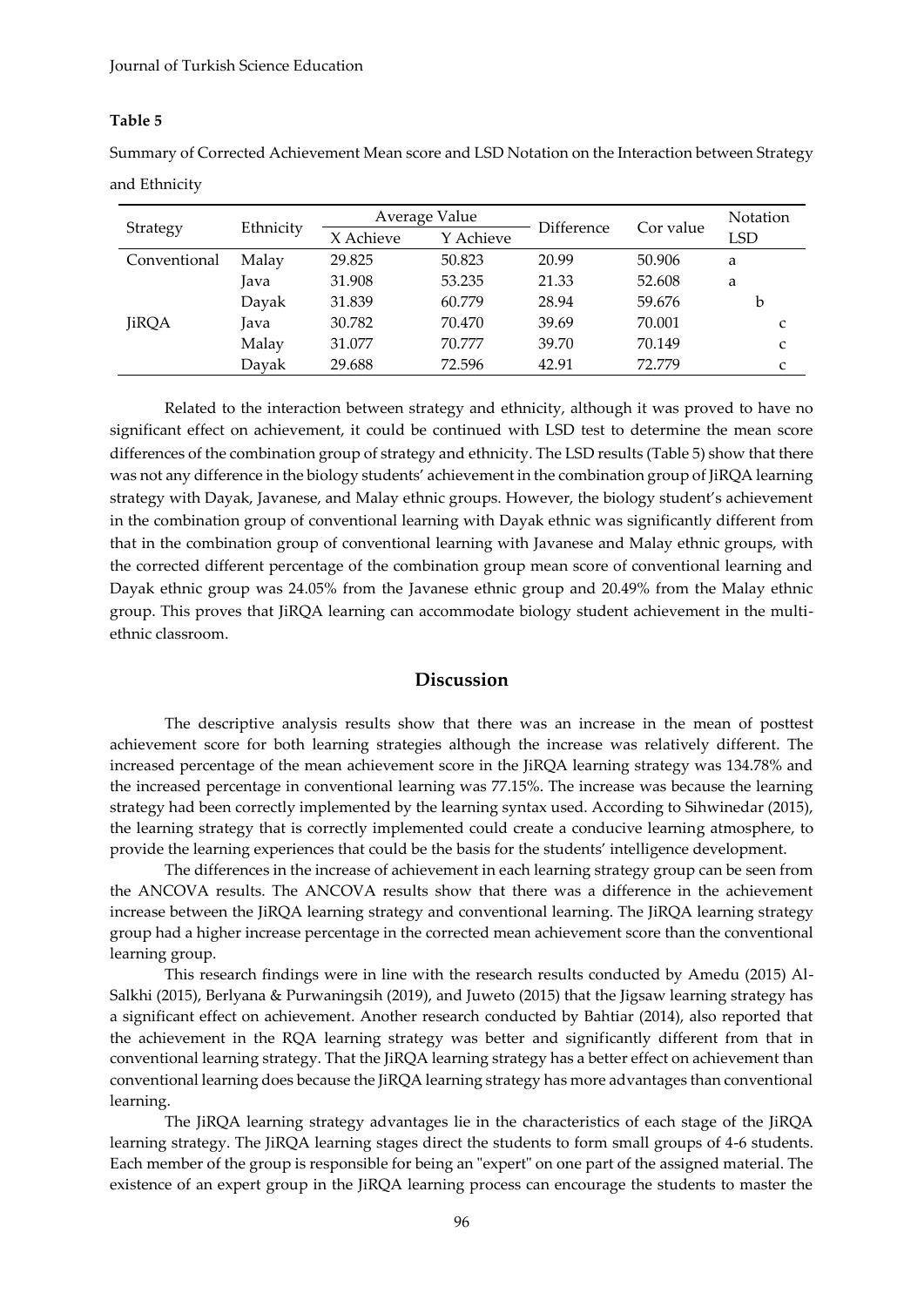material being studied. According to Bustami (2017), the JiRQA learning strategy provides an opportunity for the students to become "experts" so that it makes students try to master learning material assigned to him.

The JiRQA learning strategy stages can "force" the students in the expert group to read the material in their part. The reading process will expand students' cognition through their thinking ability. Bustami & Corebima (2017), and Zubaidah Mahanal Sholihah Rosyida & Kurniawati (2019) revealed that reading habits had a strong correlation with academic success. Furthermore, Corebima (2009) revealed that the students who are forced to read could increase by almost 100% of their understanding of the learning material.

JiRQA learning strategy is cooperative learning which the emphasis on peer reinforcement for positive and also provides the opportunity for each expert group to tutor the other members of the group about the material which is not their part (homegroup) (Bustami, Wahyuni, Syafruddin, Marsela & Nur, 2021; Van Ryzin, Roseth & Biglan, 2020). The peer tutoring activity enables the students to exchange information in the learning activities so that they can obtain the same learning experience and ultimately will form a conceptual understanding which is quite similar. Peer tutoring activity can encourage the formation of cognitive elaboration among biology students. According to Slavin (1995), peer tutoring activity is supported by cognitive elaboration theory, that is, if the information should stay in the memory and associated with the previous information, the students should be seen in the cognitive restructuring or elaboration activity on the material being studied.

Besides, the JiRQA learning strategy also emphasizes the responsibility of each group member to master the material on their parts by summarizing, asking questions, and answering the substantial questions by themselves (Bustami, Wahyuni, Syafruddin, Marsela & Nur, 2021; Hariyadi, Corebima, Zubaidah & Ibrohim, 2018). This activity encourages biology students to have the curiosity to understand the material being studied. Finally, giving rewards for the best group is a very positive thing because each member of the group contributes a score to their groups so that all members of the group should try to understand the material learned (Slavin, 1995).

JiRQA learning strategy advantages are not found in the conventional learning process. The conventional learning process tends to be one direction and more dominated by the teacher (teacher centered), as a result, the students become less active and less creative. The research by Ekoningtyas (2013) revealed that the learning process which does not involve learners actively and creatively in the learning process makes the students forget the concepts easily. Such a learning process will certainly produce low achievement of the biology students.

The ANCOVA results related to the effect of ethnics on the achievement showed that ethnics had a significant effect on the achievement of biology students. It means that there was a difference in the average of the achievement score increase among Dayak, Malay, and Javanese ethnicities. These research results are in line with the previous research conducted by Maasawet (2009) which implemented cooperative learning strategy of "Snowballing and Number Head Together (NHT)" to Javanese, Bugis, Banjar, and Kutai ethnic students. The research shows that ethnic has a significant effect on students' achievement. The research by Rocha & Nascimento (2019) revealed that the achievement gaps between ethnic groups have been observed in countries with heterogeneous populations.

The LSD results show that the corrected achievement mean score in Dayak ethnic groups was significantly different and 20.30% higher than that of the Javanese ethnic groups and 19.53% higher than that of Malay ethnic groups. These results mean that the Dayak ethnic group could enhance the biology students' achievement better than the Javanese and Malay ethnic groups. The increase in the achievement of Dayak ethnic biology students cannot be separated from their values of characters. The character values of Dayak ethnic such as tenacity, motivation, and discipline could affect biology students' achievement. The character values of Dayak ethnic were seen from the preliminary survey results which described that Dayak ethnicity had tenacity in completing the lecture and did not arrive late (discipline). According to Ibrahim (2009), Dayak ethnic is a native who certainly has a friendly attitude, honesty, cooperation high spirit, and great respect for guests.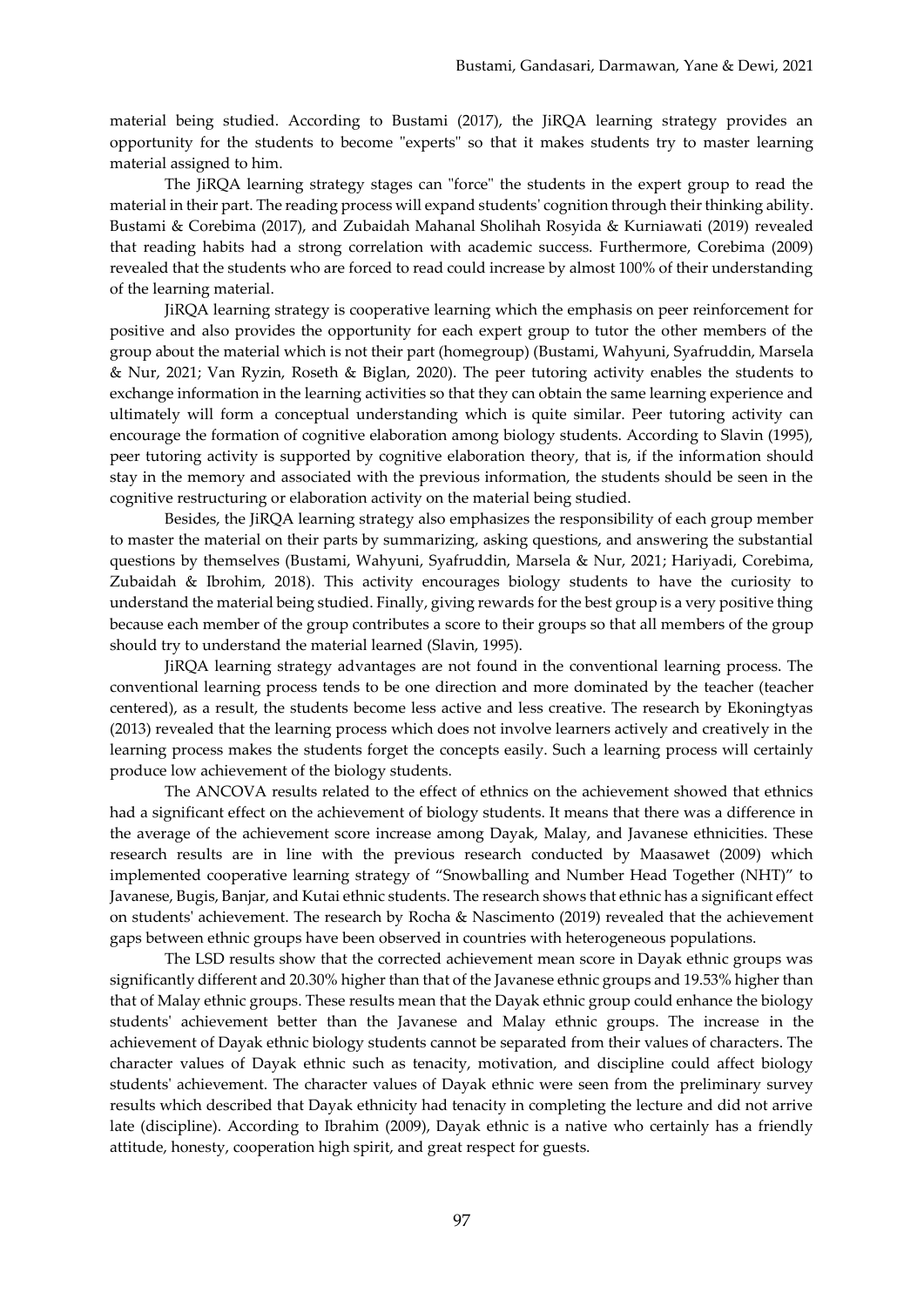As residents, Dayak ethnic groups had confidence in the learning process. This confidence made the Dayak ethnic students braver and more proactive in having discussion activities. It allowed them to cooperate more easily, to complement each other, and strengthen the conceptual understanding of biological material. Bustami (2017) revealed that Dayak ethnic students could cooperate in a problemsolving activity. Thus, the Dayak ethnic characters made biology students able to enhance achievement better.

The ANCOVA results related to the effect of the interaction between strategy and ethnicity show that the interaction between strategy and ethnicity did not have a significant effect on the biology students' achievement. This research results were not in line with the research conducted by Maasawet, (2009) implementing cooperative learning "Snowballing and Number Head Together (NHT)". The research found that the interaction between strategy and ethnicity had a significant effect on the achievement learning results of junior high school students in Samarinda. The difference between this research results and the previous research results was because the characteristics of the strategies and ethnicity used in the previous research were different from those used in this research. The research results were also different.

Although it did not show any significant effect, it was continued to the LSD test to reveal the differences in the achievement of each combination group between strategy and ethnicity. The LSD results show that the corrected biology achievement mean score in the combination groups of the JiRQA learning strategy with Javanese, Dayak, and Malay ethnic groups was not significantly different. However, in the combination group of conventional learning with Dayak, Javanese, and Malay ethnic groups, there was a significant difference in the mean biology achievement biology score with the percentage difference rate of the corrected mean score of the combination of conventional learning and Dayak ethnic group was 24.05% higher than the Javanese ethnic and 20.49% higher than the Malay ethnic. These results indicated that the JiRQA learning strategy group could be enhancing the biology achievement in multiethnic students than the conventional learning classroom. Furthermore, the JiRQA learning strategy could be equalizing each ethnic biology achievement.

The achievement in the combination group of JiRQA learning strategy with all the three ethnics was equal because the JiRQA learning strategy could accommodate each ethnicity characteristics. The JiRQA learning strategy implementation was able to make the students work together in multiethnic groups without differentiating any ethnics. Their cooperation within the group to achieve a common goal could increase the students' motivation (Juweto, 2015). Motivation always determines the intensity of the students' learning efforts, so that motivation serves as an encouragement for the students' academic achievement.

The learning process with the JiRQA learning strategy allowed every ethnic to read, summarize (resume), create questions, and answer questions about the learning material by themselves. This activity requires the multiethnic students to be responsible for the tasks assigned to them. Thus, it can affect the multiethnic students' achievement. Similarly, Marthina, Gunowibowo & Djalil (2013), also revealed that Jigsaw cooperative learning could help students to be more enthusiastic and responsible for learning so that it helps them to understand the learning material better.

JiRQA learning strategy required the students from every ethnic to submit the tasks in the form of a resume on time. Submitting assignments on time can encourage students to have a disciplined character. Discipline character may affect the multiethnic students' achievement. Tu'u (2004) revealed that discipline in schools is a dominant factor that affects students' learning achievement. Furthermore, Najib (2012) said that students who have a disciplined character will be more successful than those who did not have discipline character.

Peer tutoring activities in the JiRQA learning strategy can encourage multiethnic students to have very high self-esteem or confidence. The confidence that is formed from peer tutor activities will make the multiethnic students braver to deliver the learning material and will eventually affect their achievement. This is in line with what is expressed by Najib (2012) that self-confidence could affect the students' learning achievement.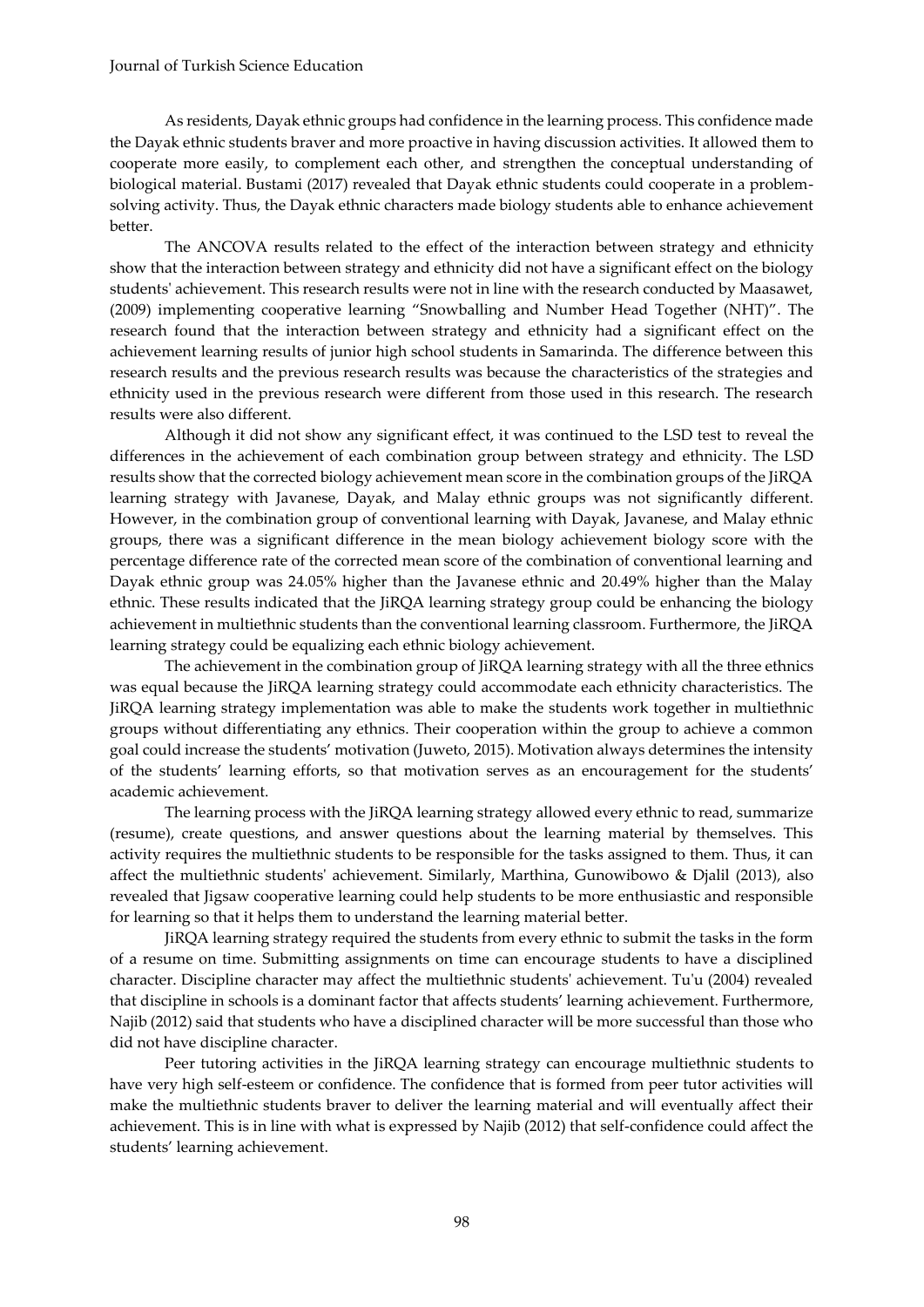## **Conclusion and Implications**

Based on the data analysis and discussion results, it can be concluded that: (1) strategy affects biology students' achievement. The increase of the corrected achievement mean score in the JiRQA learning strategy is higher and significantly different from that in conventional learning, (2) ethnicity affects the biology students' achievement. The corrected achievement mean score increase of Dayak ethnic groups is higher and significantly different from that of Javanese and Malay ethnic groups, (3) the interaction between strategy and ethnicity does not affect the biology students' achievement. The biology students' achievement in the combination groups of JiRQA learning with Dayak, Malay, and Javanese ethnic groups was not significantly different, but the biology students' achievement in the combination groups of conventional learning with Javanese, Malay and Javanese ethnic groups was significantly different. Thus, JiRQA learning has the accommodate biology students' achievement in the multi-ethnical classroom.

## **Recommendation**

Based on the research and discussion results, the author recommends that the cooperative learning strategy, especially the JiRQA learning strategy, be implemented at every level of education as an effort to enhance the achievement of the students who have multiethnic backgrounds. Furthermore, lecturers and researchers need to conduct similar research by implementing the JiRQA learning strategy to measure other variables related to achievement, such as retention.

#### **Acknowledgements**

The author's thanks, Dr. Drs. Y.A.T. Lukman Riberu, M.Si, Didin Syafruddin, M.Si, and research partners' biology lectures in STKIP Persada Khatulistiwa Sintang for their valuable contributions to this study. The authors also acknowledge the generous financial support provided by the program of the Kopertis XI Banjarmasin and the minister of research, technology, and the higher education republic of Indonesia.

#### **References**

- Abed, A. Z., Sameer, S. A., Kasim, M. A. & Othman, A. T. (2020). Predicting Effect Implementing the Jigsaw Strategy on the Academic Achievement of Students in Mathematics Classes. *International Electronic Journal of Mathematics Education, 15*(1), 1-7. Retrieved from: <https://doi.org/10.29333/iejme/5940>
- Alanazi, F. (2017). Effectiveness of the Proposed Training Formative Assessment Programme and Its Impact on Teaching Style Improvements of Saudi Science Teachers in Saudi Arabia. *Journal of Turkish Science Education. 13*(5), 35-56. Retrieved from:<https://doi.org/10.12973/tused.10189a>
- Al-Salkhi. M. J. (2015). The Effectiveness of Jigsaw Strategy on The Achievement and Learning Motivation of the 7th Primary Grade Students in the Islamic Education. *International Journal of Humanities and Social Science, 5*(4), 111-118. Retrieved from: [http://www.ijhssnet.com/journals/Vol\\_5\\_No\\_4\\_April\\_2015/12.pdf](http://www.ijhssnet.com/journals/Vol_5_No_4_April_2015/12.pdf)
- Alsubaie, M. A. (2015). Examples of Current Issues in the Multicultural Classroom. *Journal of Education and Practice, 6*(10), 86-89. Retrieved from:<https://files.eric.ed.gov/fulltext/EJ1081654.pdf>
- Alves, A. F., Gomes, C. M. A., Martins, A. & Almeida, L. S. (2017). Cognitive Performance and Academic Achievement: How Do Family and School Converge? *European Journal of Education and Psychology, 10*(2), 49-56. Retrieved from:<http://dx.doi.org/10.1016/j.ejeps.2017.07.001>
- Amedu. O. I. (2015). The Effect of Gender on the Achievement of Students in Biology Using the Jigsaw Method. *Journal of Education and Practice, 6*(17), 176-179. Retrieved from: <https://files.eric.ed.gov/fulltext/EJ1079841.pdf>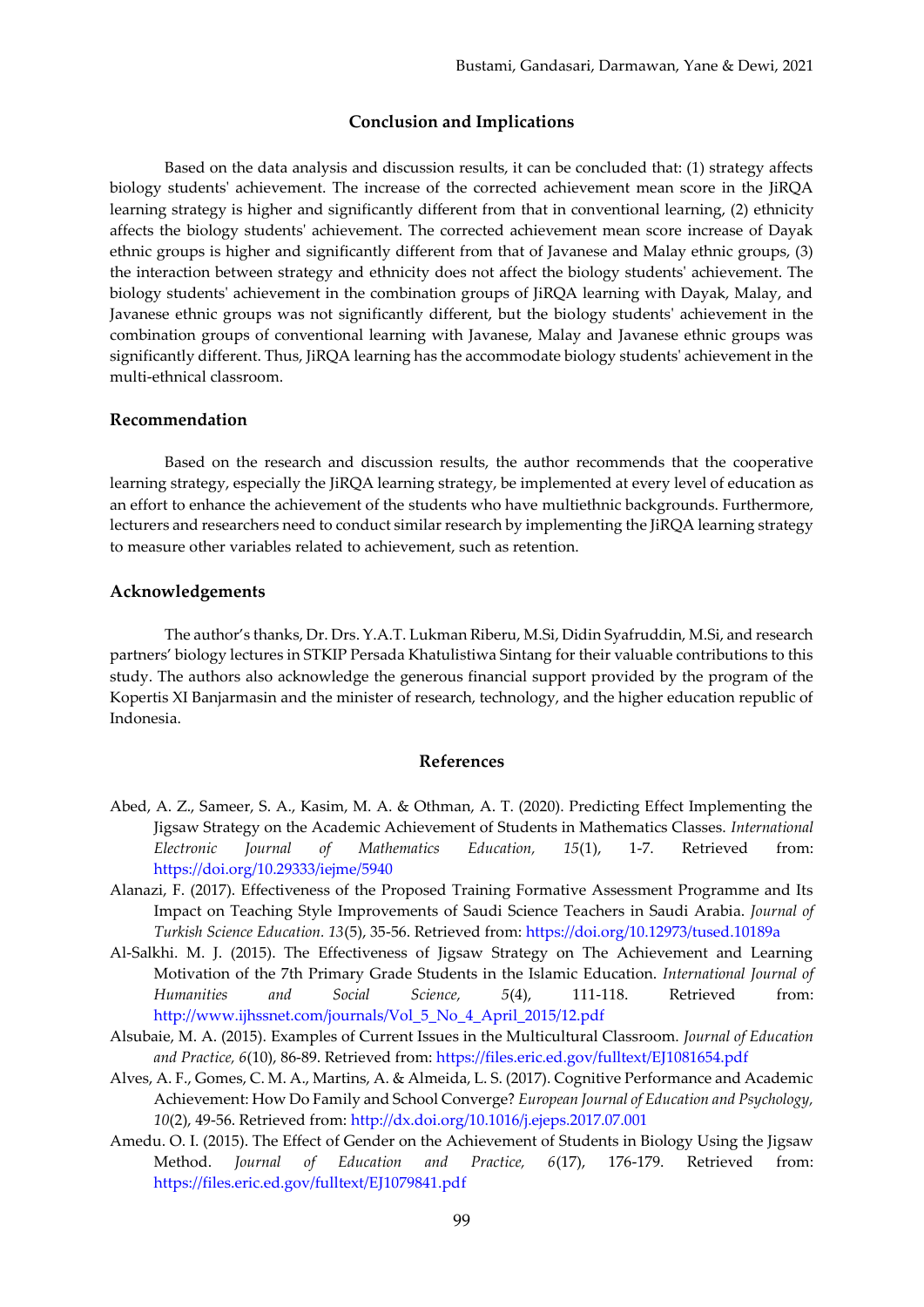- Anderson, L.W. & Krathwohl, D.R. (2001). *A Taxonomy for Learning, Teaching and Assessing; A Revision of Bloom's Taxonomy of Educational Objectives.* NY: Addison Wesley Longman Inc.
- Añino, M. M., Merino, G., Miyara, A., Perassi, M., Ravera, E., Pita, G. & Waigandt, D. (2014). Early Error Detection: An Action-Research Experience Teaching Vector Calculus. *International Journal of Mathematical Education in Science and Technology*, *45*(3), 378-395. Retrieved from: <https://doi.org/10.1080/0020739X.2013.837522>
- Aronson, B. & Laughter, J. (2016). The Theory and Practice of Culturally Relevant Education: A Synthesis of Research Across Content Areas. *Review of Educational Research, 86*(1), 163–2016. Retrieved from:<https://doi.org/10.3102/0034654315582066>
- Bahtiar. (2014). Pembelajaran Kooperatif untuk Meningkatkan Sikap Sosial dan Pemahaman Konsep Siswa Sekolah Multietnis [Cooperative Learning to Improve Social Attitudes and Concept Gaining of Multi-ethnic School Students]. *Jurnal Edukasi Matematika dan Sains, 3*(1), 1-13. Retrieved from:<http://doi.org/10.25273/jems.v3i1.241>
- Bara, G. & Xhomara, N. (2020). The Effect of Student-Centered Teaching and Problem-Based Learning on Academic Achievement in Science. *Journal of Turkish Science Education, 17*(2), 180-199. Retrieved from:<https://doi.org/10.36681/tused.2020.20>
- Berlyana, M. D. P. & Purwaningsih, Y. (2019). Experimentation of STAD and Jigsaw Learning Models on Learning Achievements in Terms of Learning Motivation. *International Journal of Educational Research Review, 4*(4), 517-524. Retrieved from:<https://doi.org/10.24331/ijere.628311>
- Bustami, Y. (2017). *Pengaruh Strategi Pembelajaran JiRQA terhadap Kemampuan Kognitif, Keterampilan Berpikir Kritis, dan Sikap Sosial Mahasiswa Multietnis Pada Perkuliahan Zoologi di STKIP Persada Khatulistiwa* [*The Effect of JiRQA Learning Strategy on Cognitive Achievement, Critical Thinking Skills, and Social Attitude Multiethnic Students in Zoology Lecture at STKIP Persada Khatulistiwa Sintang*]. Unpublished Dissertation. Malang: State University of Malang.
- Bustami, Y. & Corebima, A. D. (2017). The Effect of JiRQA Learning Strategy on Critical Thinking Skills of Multiethnic Students in Higher Education, Indonesia. *International Journal of Humanities Social Sciences and Education (IJHSSE)*, *4*(3), 13-22. Retrieved from: [http://dx.doi.org/10.20431/2349-](http://dx.doi.org/10.20431/2349-0381.0403003) [0381.0403003](http://dx.doi.org/10.20431/2349-0381.0403003)
- Bustami, Y., Corebima, A. D., Suarsini, E. & Ibrohim. (2017). The Social Attitude Empowerment of Biology Students: Implementation JiRQA Learning Strategy in Different Ethnics. *International Journal of Instruction*, *10*(3), 15-30. Retrieved from:<https://doi.org/10.12973/iji.2017.1032a>
- Bustami, Y., Wahyuni, F. R. E., Syafruddin, D., Marsela & Nur,T. D. (2021). JiRQA Learning Model of Based Gender: Cognitive Learning Students in Environmental Pollution Material. *International Journal of Instruction, 14*(1), 17-28. Retrieved from:<https://doi.org/10.29333/iji.2021.1412a>
- Çepni, S. & Keleş, E. (2006). Turkish Students' Conceptions about the Simple Electric Circuits. *International Journal of Science and Mathematics Education, 4*, 269-291. Retrieved from: <https://doi.org/10.1007/s10763-005-9001-z>
- Corebima, A. D. (2009). *Pengalaman Berupaya Menjadi Guru Profesional, Pidato Pengukuhan Guru Besar dalam Bidang Genetika* [*Experience to Become A Professional Teacher, Professor Inaugural Speech in The Field of Genetics*]. Malang. FMIPA Universitas Negeri Malang.
- Diette, T. M. & Oyelere, U. R. (2014). Gender and Race Heterogeneity: The Impact of Students with Limited English on Native Students' Performance. *American Economic Review, 104*(5), 412–17. Retrieved from:<https://doi.org/10.1257/aer.104.5.412>
- Ekoningtyas, M. **(**2013). Pengaruh Pembelajaran *Think-Pair-Share* Dipadu Pola Pemberdayaan Berpikir Melalui Pertanyaan Terhadap Keterampilan Metakognitif, Berpikir Kreatif, Pemahaman Konsep dan Retensinya serta Sikap Sosial Siswa [*The Effect of Think-Pair-Share Learning Integrated with Thinking Empowerment Through Questioning on Metacognitive Skills, Creative Thinking, Science Concept Gaining, Retention and Social Attitude of Students*]. *Jurnal Pendidikan Sains*, *1*(4), 332-342.
- Gao, S. (2014). Relationship between Science Teaching Practices and Students' Achievement in Singapore, Chinese Taipei, and the US: An Analysis Using TIMSS 2011 Data. *Frontiers of Education in China*, *9*(4), 519-551. Retrieved from:<https://doi.org/10.1007/BF03397039>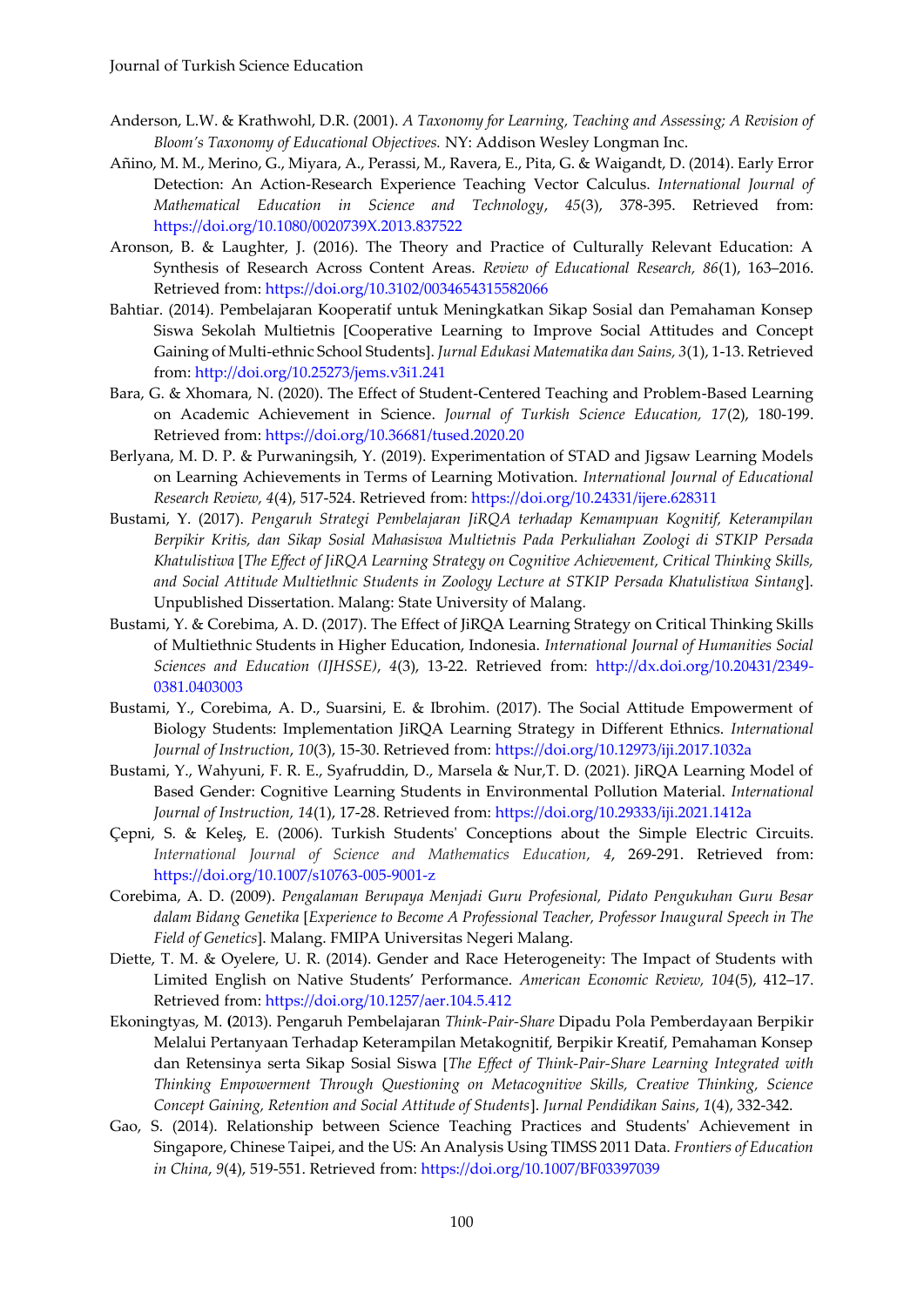- Gloria, R.Y., Sudarmin, W. & Indriyanti, D. R. (2019). Applying Formative Assessment through Understanding by Design (UbD) in the Lecture of Plant Physiology to Improve the Prospective Teacher Education Students' Understanding. *Journal of Turkish Science Education, 16*(3), 350-363. Retrieved from:<https://doi.org/10.12973/tused.10287a>
- Gull, F. & Shehzad S. (2015). Effects of Cooperative Learning on Students' Academic Achievement*. Journal of Education and Learning, 9*(3), 246-255. Retrieved from: <https://doi.org/10.11591/edulearn.v9i3.2071>
- Gunes, P., Katircioglu, H. & Yilmaz, M. (2015). The Effect of Performance Based Evaluation on Preservice Biology Teachers' Achievement and Laboratory Report Writing Skills. *Journal of Turkish Science Education, 1*(1), 71-83. Retrieved from:<https://doi.org/10.12973/tused.10134a>
- Hariyadi, S., Corebima, A. D., Zubaidah, S. & Ibrohim, I. (2018). Contribution of Mind Mapping, Summarizing, and Questioning in the RQA Learning Model to Genetic Learning Outcomes. *Journal of Turkish Science Education. 15*(1), 80-88. Retrieved from: <https://doi.org/%2010.12973/tused.10222a>
- Hart, D. (1994). *Authentic Assessment A Hand Book for Educators*. New York: Addison-Wesley Publishing Company.
- Herlanti, Y., Mardiati, Y., Wahyuningtyas, R., Mahardini, E., Iqbal, M. & Sofyan**,** A. (2017). Discovering Learning Strategy to Increase Metacognitive Knowledge on Biology Learning in Secondary School. *Jurnal Pendidikan IPA Indonesia, 6*(1), 179–186. Retrieved from: <https://doi.org/10.15294/jpii.v6i1.9605>
- Hossain, M. A., Tarmizi, R. A. & Ayub, A. F. M. (2012). Collaborative and Cooperative Learning in Malaysian Mathematics Education*. Journal on Mathematics Education, 3*(2), 103-114. Retrieved from:<https://doi.org/10.22342/jme.3.2.569.103-114>
- Ibrahim, O. (2009). *Dayak Kalimantan Timur [Dayak East Kalimantan],* Samarinda: Lembaga Pengkajian Kebudayaan Kalimantan Timur (KPKDKT).
- Juweto, G. A. (2015). Effects of Jigsaw Cooperative Teaching/Learning Strategy and School Location on Students Achievement and Attitude Towards Biology in Secondary School in Delta State. *International Journal of Education and Research, 3*(8), 31-40. Retrieved from: <https://www.ijern.com/journal/2015/August-2015/04.pdf>
- Lewis, R. (2012). The Effects of Jigsaw Learning on Students' Attitudes in A Vietnamese Higher Education Classroom. *International Journal of Higher Education*, *1*(2), 9-20. Retrieved from: <https://doi.org/10.5430/ijhe.v1n2p9>
- Lestari, P, Ristanto, R. H. & Miarsyah, M. (2019). Analysis of Conceptual Understanding of Botany and Metacognitive Skill in Pre-Service Biology Teacher in Indonesia, *Journal for the Education of Gifted Young Scientists, 7*(2), 199-214. Retrieved from:<http://dx.doi.org/10.17478/jegys.515978>
- Maasawet, E. T. (2009). *Pengaruh Strategi Pembelajaran Kooperatif Snowballing dan Number Head Together (NHT) pada Sekolah Multietnis terhadap Kemampuan Berpikir Kritis, Hasil Belajar Kognitif Sains Biologi dan Sikap Sosial Siswa SMP Samarinda* [*The Effect of Snowballing and Number Head Together (NHT) Cooperative Learning Strategies in Multiethnic Schools on Critical Thinking Ability, Cognitive Learning Result of Biological Science and Social Attitude of Junior High School Students in Samarinda*]. Unpublished Dissertation. Malang: State University of Malang.
- Maestri, V. (2017). Can Ethnic Diversity Have A Positive Effect on School Achievement? *Education Economics, 25*(3), 290-303, Retrieved from:<https://doi.org/10.1080/09645292.2016.1238879>
- Marthina, M., Gunowibowo, P. & Djalil, A*.* (2013). Pengaruh Model Pembelajaran Kooperatif Tipe Jigsaw terhadap Pemahaman Konsep Matematis Siswa [The Effect of Jigsaw Cooperative Learning Model on Students' Mathematics Concept Gaining]. *Jurnal Pendidikan Matematika Unila*, *1*(10), 1-8. Retrieved from:<http://jurnal.fkip.unila.ac.id/index.php/MTK/article/view/2821>
- Najib, A. (2012). Pengaruh Pendidikan Karakter terhadap Prestasi Belajar Siswa [The Effect of Character Education on Students' Achievement]. *Jurnal Ekonomi & Pendidikan, 9*(1), 102-109. Retrieved from: <https://doi.org/10.21831/jep.v9i1.4148>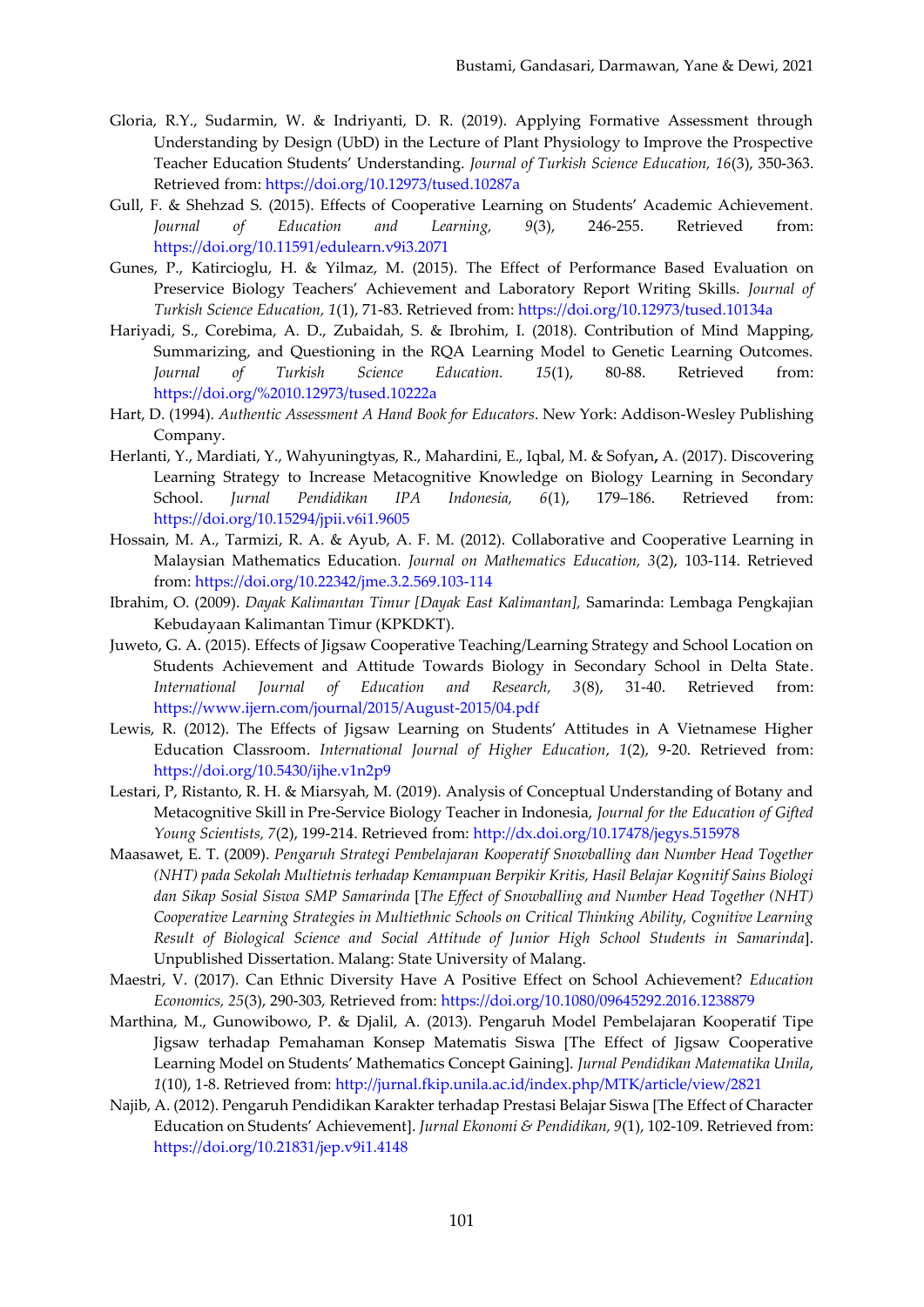- Nishina, A., Lewis, J. A., Bellmore, A. & Witkow, M. R. (2019). Ethnic Diversity and Inclusive School Environments. *Educational Psychologist, 54*(4), 306-321. Retrieved from: [https://doi.org/10.1080/00461520.2019.1633923.](https://doi.org/10.1080/00461520.2019.1633923)
- Oghenevwede, O. E. (2019). Enhancing Biology Students' Academic Achievement and Attitude Through Self-Regulated Learning Strategy in Senior Secondary Schools in Delta Central Senatorial District. *Journal of Educational and Social Research, 9*(4), 149-156. Retrieved from: <https://doi.org/10.2478/jesr-2019-0064>
- Oh, J-Y., Maeng, H-J. & Son, Y-A. (2020). Using Teaching Strategies of Model-Based Co-construction of Pre-service Elementary Teachers about Seasonal Change. *Journal of Turkish Science Education, 17*(2), 253-270. Retrieved from:<https://doi.org/10.36681/tused.2020.25>
- Ozfidan, B., Cavlazoglu, B., Burlbaw, L. & Aydin, H. (2017). Reformed Teaching and Learning in Science Education: A Comparative Study of Turkish and US Teachers. *Journal of Education and Learning*, *6*(3), 23-30. Retrieved from:<https://doi.org/10.5539/jel.v6n3p23>
- Phillipson, S. & Phillipson, S. N. (2012). Children's Cognitive Ability and Their Academic Achievement: The Mediation Effects of Parental Expectations. *Asia Pacific Educ. Review. 13***,** 495–508 (2012). Retrieved from:<https://doi.org/10.1007/s12564-011-9198-1>
- Purnawan, R. A. (2018). Increasing Biology Learning Result with Cooperative Learning Type Student Teams Achievement Division (STAD). *Biosfer: Jurnal Pendidikan Biologi*, *7*(1), 58-63. Retrieved from: <https://doi.org/10.21009/biosferjpb.7-1.9>
- Ramalingam, K., Ramalingam, M. & Chinnavan, E. (2014). Assessment of Learning Domains to Improve Student's Learning in Higher Education. *Journal of Young Pharmacists*, *6*(4), 27-33. Retrieved from: <https://doi.org/10.5530/jyp.2014.1.5>
- Ramnarain, U. (2013). The Achievement Goal Orientation of Disadvantaged Physical Sciences Students From South Africa. *Journal of Baltic Science Education*, *12*(2), 139-150. Retrieved from: <http://oaji.net/articles/2015/987-1425758421.pdf>
- Rocha, L. & Nascimento, L. (2019). Assessing Student's Achievement Gaps between Ethnic Groups in Brazil. *Journal of Intelligence*, *7*(1), 1-17. Retrieved from: <https://doi.org/10.3390/jintelligence7010007>
- Sabtiawan, W. B., Yuanita, L. & Rahayu, Y. S. (2019). Effectiveness of Authentic Assessment: Performances, Attitudes, and Prohibitive Factors. *Journal of Turkish Science Education, 16*(2), 156- 175. Retrieved from:<https://doi.org/10.12973/tused10272a>
- Sihwinedar, R. (2015). Meningkatkan Hasil Belajar IPA melalui Penerapan Model Pembelajaran SAVI (Somatis, Auditori, Visual, Dan Intelektual) pada Siswa Kelas III Sekolah Dasar Rejoagung 01 Semboro Tahun Pelajaran 2013/2014 [Improving Science Learning Results Through The Implementation of SAVI Learning Model (Somatic, Auditory, Visual, And Intellectual) on Class III Students of Elementary School Rejoagung 01 Semboro in 2013/2014 Academic Year]. *Jurnal Pancaran Pendidikan*, *4*(4), 137-148. Retrieved from: <https://jurnal.unej.ac.id/index.php/pancaran/article/view/2185>
- Semilarski, H., Laius, A. & Rannikmäe, M. (2019). Development of Estonian Upper Secondary School Students' Biological Conceptual Understanding and Competences. *Journal of Baltic Science Education*, *18*(6), 955-970. Retrieved from:<https://doi.org/10.33225/jbse/19.18.955>
- Sharan, Y. (2015). Meaningful Learning in The Cooperative Classroom. *Education, 43*(1), 83-94. Retrieved from:<https://doi.org/10.1080/03004279.2015.961723>
- Slavin, R. E. (1990). Cooperative learning. Englewood Cliffs, NJ: Prentice-Hall. Suratno, Wahono, B., Chang, C-Y., Retnowati, A. & Yushardi. (2020). Exploring a Direct Relationship between Students' Problem-Solving Abilities and Academic Achievement: A STEM Education at a Coffee Plantation Area. *Journal of Turkish Science Education, 17*(2), 211-224. Retrieved from: <https://doi.org/10.36681/tused.2020.22>
- Terenzini, P., Cabrera, A., Colbeck, C., Bjorklund, S. & Parente, J. (2001). Racial and Ethnic Diversity in the Classroom: Does It Promote Student Learning? *The Journal of Higher Education, 72*(5), 509-531. Retrieved from:<https://doi.org/10.2307/2672879>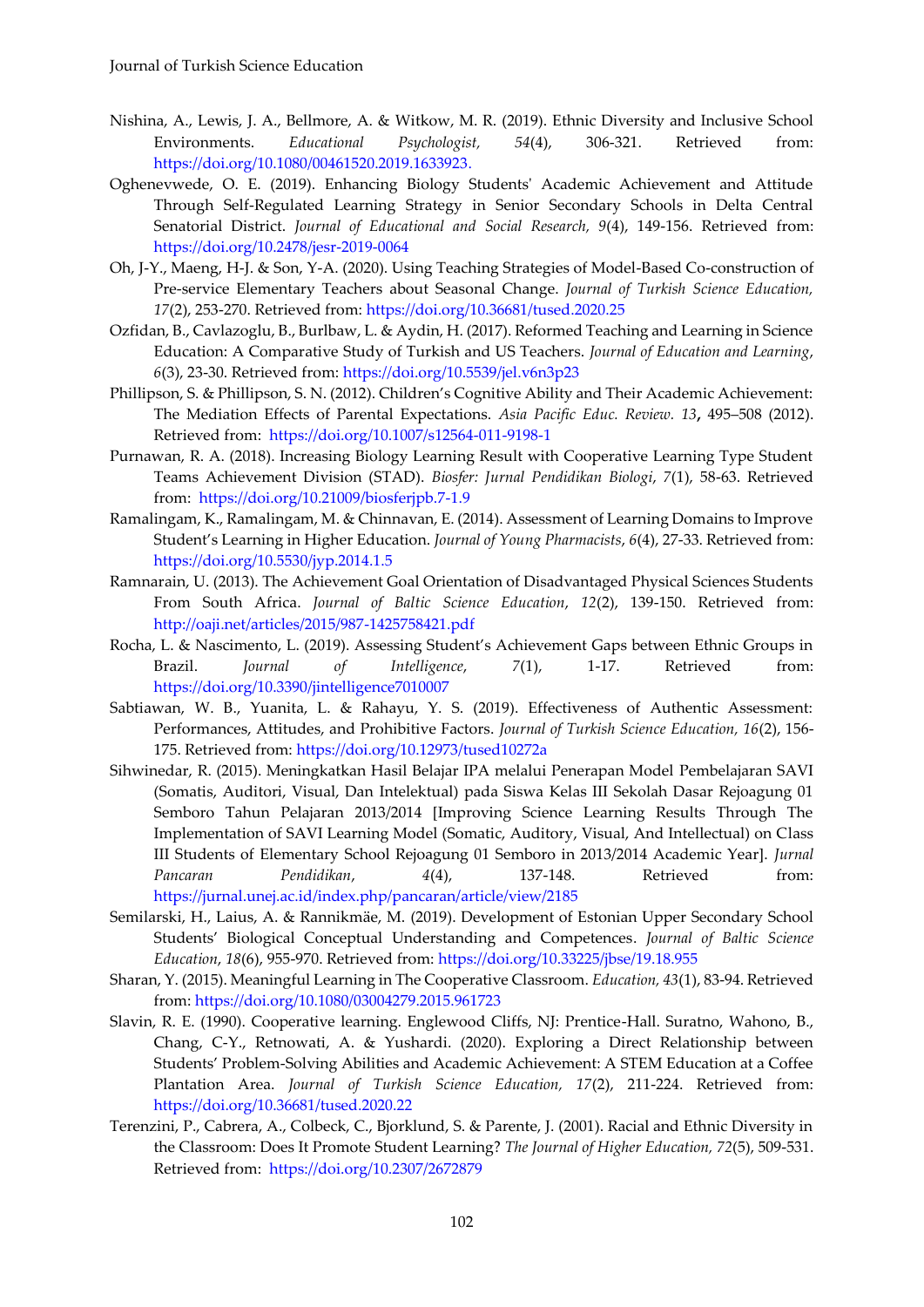- Thorjussen, I. M. & Sisjord, M. K. (2019). Inclusion and Exclusion in Multi-ethnic Physical Education: An Intersectional Perspective. *Curriculum Studies in Health and Physical Education, 11*(1), 1-17. Retrieved from:<https://doi.org/10.1080/25742981.2019.1648187>
- Tu'u, T. (2004). *Peran Disiplin Pada Perilaku dan Prestasi Siswa* [*The Role of Discipline in Student Behavior and Achievement*]. Jakarta: Grasindo.
- Van Ryzin, M.J., Roseth, C.J. & Biglan, A. (2020). Mediators of Effects of Cooperative Learning on Prosocial Behavior in Middle School. *Int J Appl Posit Psychol 5,* 37-52. Retrieved from: <https://doi.org/10.1007/s41042-020-00026-8>
- Wicaksono, K. P. & Nakagoshi, N. (2012). Development of Sustainable Cultural Landscapes in West Kalimantan. *Agrivita, 34*(3), 251-261. Retrieved from: <http://doi.org/10.17503/agrivita.v34i3.108>
- Yusof, N. M., Abdullah, A. C. & Ahmad, N. (2014). Multicultural Education Practices in Malaysian Preschools with Multiethnic or Monoethnic Environment. *International Journal of Multicultural and Multireligious Understanding, 1*(1), 12-23. Retrieved from: <http://dx.doi.org/10.18415/ijmmu.v1i1.7>
- Zubaidah, S., Mahanal, S., Sholihah, M., Rosyida, F. & Kurniawati, Z. L. (2019). Using Remap RT (Reading – Concept Mapping – Reciprocal Teaching) Learning Model to İmprove Low-Ability Students' Achievement in Biology. *Center for Educational Policy Studies Journal*, *10(3).* 1–28. Retrieved from: <https://doi.org/10.26529/cepsj.777>